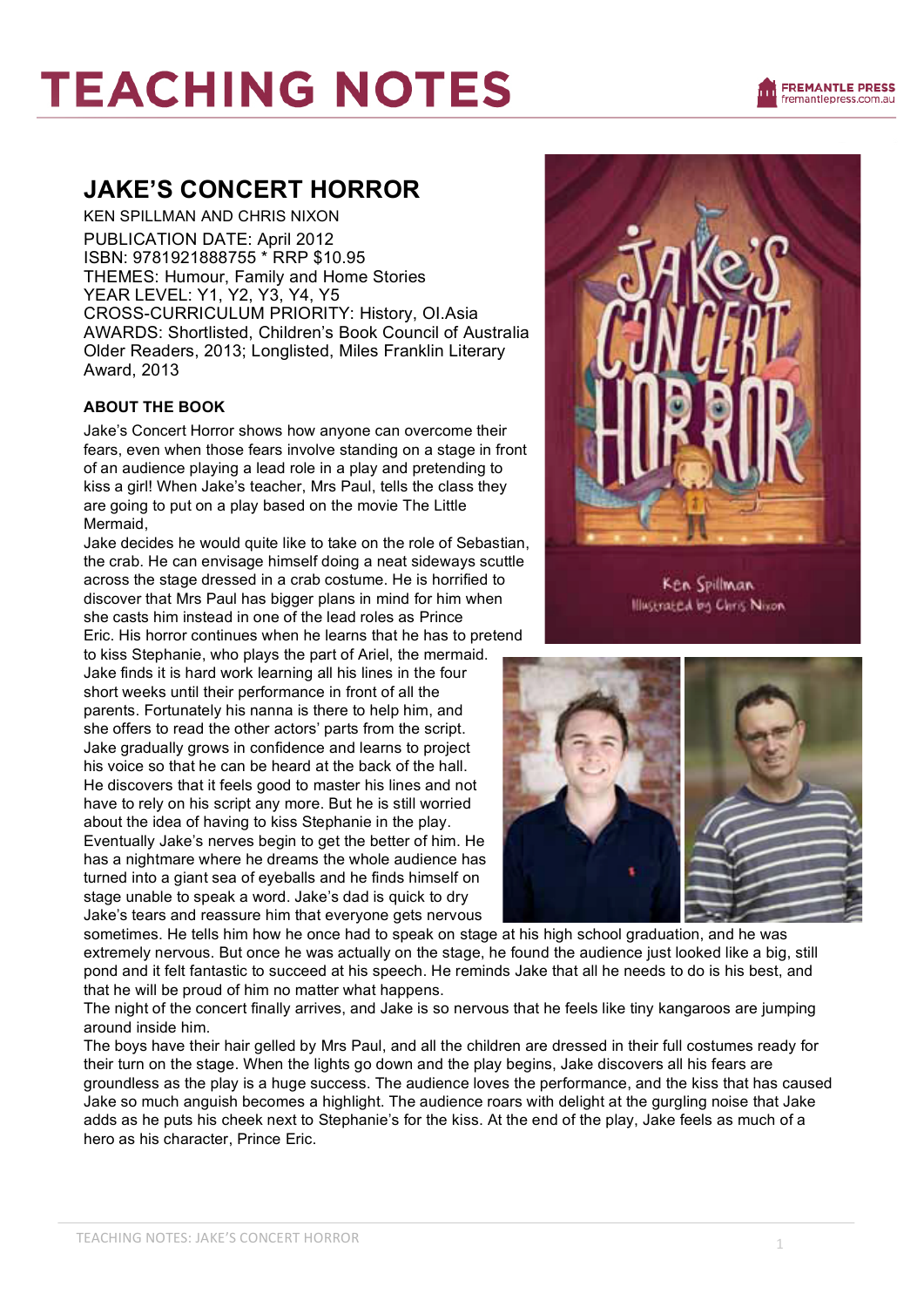## **TEACHING NOTES**

#### **ABOUT THE AUTHOR**

Raised in Sydney and Perth, Ken Spillman is the author of more than 30 books. His Jake series appears in many countries and several languages. During 2011 a new series, The Absolutely True Fantasies of Daydreamer Dev, was launched by Puffin India, while Tulika Books released Advaita the Writer. Books scheduled for publication in 2012 include The Great Storyteller (Scholastic), The Strange Story of Felicity Frown (Scholastic), Radhika Takes a Plunge (Young Zubaan) and The Auto That Flew (Pratham Books). Other work includes Blue (Fremantle Press), the acclaimed YA novel Love is a UFO (Pan Macmillan 2007) and the Serventy Kids series coauthored by Jon Doust (Fremantle Press). Ken Spillman is a popular international speaker and the US reference work *Contemporary Authors* (Gale Group) has compiled a detailed entry on his career. For more information about the author, visit: www.kenspillman.com. Chris Nixon is a freelance illustrator and adventure tour guide. He grew up in the foothills of Perth and spent all his spare time outside. He feels passionate about getting kids to experience the natural world.

Ken Spillman writes: "At some point for every kid, there comes a time when dread itself becomes larger than life. Attempting something new, feeling unable to escape a situation or being pressured to succeed – all these can produce feelings that are overwhelming. When we're thrown in at the deep end, we may need a little support and encouragement but can emerge from the experience feeling buoyant. Jake's concert experience is symbolic of many challenges in kids' lives. I wrote the story to show that we often underestimate our capacity to succeed in the unfamiliar. Jake manufactures fear but is ultimately triumphant through preparation, being in the moment and acting according to his instincts."

#### **STUDY NOTES**

#### **Character profiles**

Explore and discuss the major and minor characters in the story, and create a character profile for each one based on the information contained in the story and the ideas and contributions of the students. The profiles could be developed on butcher's paper, as a foldout cardboard booklet with accompanying pictures, or as single-word descriptions attached by clothes pegs to a cut-out picture of each character.

#### **Timeline**

Ensure that children have fully comprehended the plot of the story by working as a whole class to develop a timeline of the story. Focus on key events contained within each chapter, and encourage children to return to the text to help them recall the plot. The timeline could be typed on the computer or drawn by hand on a long strip of paper.

Introduce the inquiry process by prompting children with focus questions about the story *The Little Mermaid*  on which Jake's play is based. Revisit Chapter Two where we learn about both the movie version and the original fairy story by Hans Christian Andersen.

Some examples include 'Who was Hans Christian Andersen?', 'Can we find out what other stories he wrote?' and 'What can we find out about mermaids?'.

#### **Perform**

Have children put on their own performance of a scene or two from *The Little Mermaid*. Children can enjoy learning to deliver lines, organise and dress in costumes, work together to create a backdrop or set, and perform dialogue in front of a small and supportive audience (such as a small group of parents or a group of children from another class). The addition of a narrator to the play helps support children's understanding of story structure and keeps the play moving forward effectively.

#### **Think and reflect**

Ask children to work in pairs or small groups. The children will design a shield that shows how they can use their resources to go into battle whenever something frightens or worries them. The shield can be decorated with words and pictures of familiar people, friends and personal skills that all help make a challenge more achievable. Discuss how Jake felt at the start of the story when he first learnt he was to perform a lead role in the play. Remind children what resources he drew upon to help him get through the experience, such as his dad, nanna and friends, as well as his own resilience in having a go and practising his lines until he knew